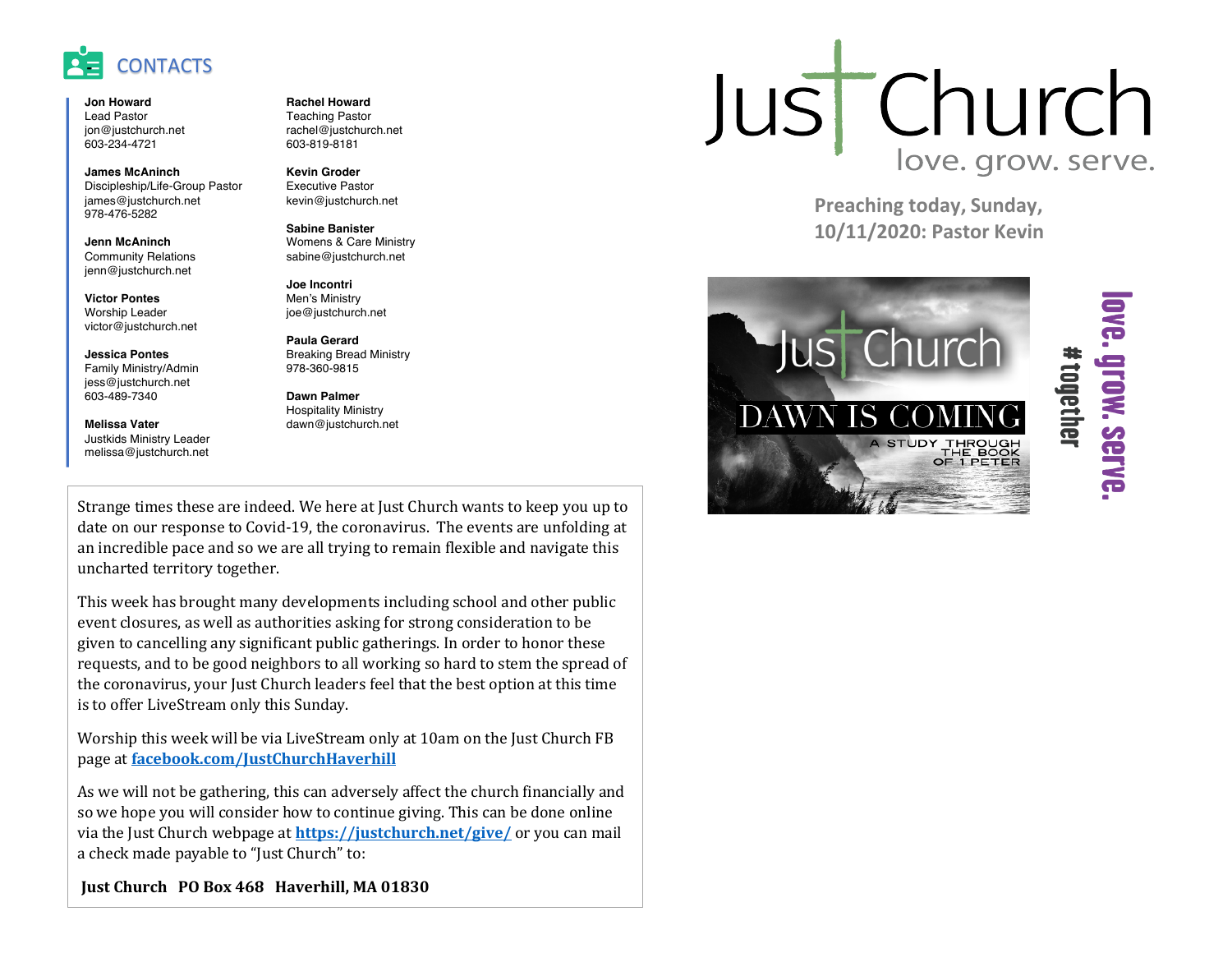### **DAWN IS COMING – 10/18/2020 Week 1**

1 Peter 1:3-9 (NIV) - *Praise be to the God and Father of our Lord Jesus Christ! In his great mercy he has given us new birth into a living hope through the resurrection of Jesus Christ from the dead, <sup>4</sup> and into an inheritance that can never perish, spoil or fade. This inheritance is kept in heaven for you, <sup>5</sup> who through faith are shielded by God's power until the coming of the salvation that is ready to be revealed in the last time. <sup>6</sup> In all this you greatly rejoice, "Though, now, for*  a little while, you may have had to suffer grief in all *kinds of trials. 7 These have come so that the proven genuineness of your faith—of greater worth than gold, which perishes even though refined by fire—may result in praise, glory and honor when Jesus Christ is revealed. <sup>8</sup> Though you have not seen him, you love him; and even though you do not see him now, you believe in him and are filled with an inexpressible and glorious joy, <sup>9</sup> for you are receiving the end result of your faith, the salvation of your souls.*

Lamentations 3:22-23 (ESV) - *The steadfast love of the LORD never ceases; his mercies never come to an end; <sup>23</sup> they are new every morning; great is your faithfulness.*

1 Peter 1:1 (NIV) - *Peter, an apostle of Jesus Christ, to God's elect, exiles scattered throughout the provinces of Pontus, Galatia, Cappadocia, Asia and Bithynia*

#### **WINS for Christ-followers:**

#### **The VICTORY of new life!**

1 Corinthians 5:17(NIV) - *Therefore, if anyone is in Christ, the new creation has come: The old has gone, the new is here!*

John 3:3-4(NIV) – *Jesus replied, "Very truly I tell you, no one can see the kingdom of God unless they are born again" <sup>4</sup> "How can someone be born when they are old?" "Surely they cannot enter a second time*